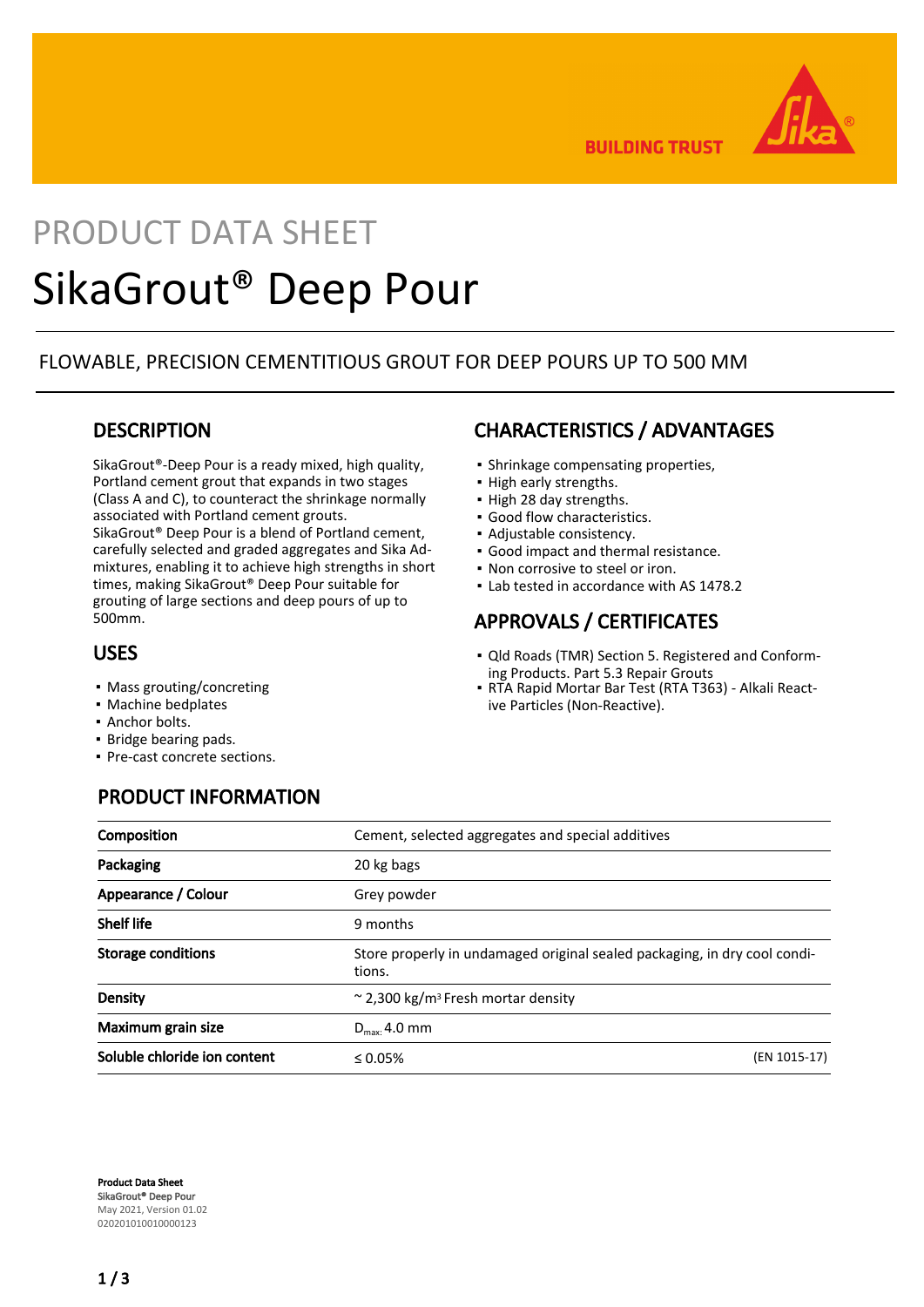### TECHNICAL INFORMATION

| Compressive strength          | 1 day                      | $>12.0$ MPa                   | (AS 1478.2:2005)                |
|-------------------------------|----------------------------|-------------------------------|---------------------------------|
|                               | 3 days                     | > 30.0 MPa                    |                                 |
|                               | 7 days<br>28 days          | > 50.0 MPa<br>> 70.0 MPa      |                                 |
|                               |                            |                               |                                 |
|                               | Splitting tensile strength | 28 days                       | $> 5.0$ MPa                     |
| <b>Electrical resistivity</b> | 7 days                     | $\approx$ 14,000 $\Omega$ .cm | (FM5-578)<br>50mm Probe Spacing |
|                               | 28 days                    | $\approx$ 39,000 $\Omega$ .cm |                                 |
|                               | 56 days                    | $\approx$ 53,000 $\Omega$ .cm |                                 |
|                               | 90 days                    | $\approx$ 64,000 $\Omega$ .cm |                                 |

### APPLICATION INFORMATION

| <b>Mixing ratio</b>     | 2.5 - 2.8 litres of water for 20kg powder                                                                                                                  |                  |  |  |
|-------------------------|------------------------------------------------------------------------------------------------------------------------------------------------------------|------------------|--|--|
| Consumption             | Approximately 102 bags per 1m <sup>3</sup>                                                                                                                 |                  |  |  |
| Yield                   | 20 kg of powder yields approximately 9.8 litres of grout                                                                                                   |                  |  |  |
| Layer thickness         | min. 20 mm / max. 500 mm<br>For application greater than 500 mm in depth, Add a clean, well graded and smooth aggregates to reduce<br>the exothermic heat. |                  |  |  |
| <b>Flowability</b>      | $\approx$ 500 mm (Flow trough)                                                                                                                             | (AS 1478.2:2005) |  |  |
| Ambient air temperature | +5 °C minimum; +35 °C maximum                                                                                                                              |                  |  |  |
| Substrate temperature   | +5 °C minimum; +35 °C maximum                                                                                                                              |                  |  |  |
| Pot Life                | $\sim$ 30 minutes at +20 $\degree$ C                                                                                                                       |                  |  |  |

### BASIS OF PRODUCT DATA

All technical data stated in this Product Data Sheet are based on laboratory tests. Actual measured data may vary due to circumstances beyond our control.

## ECOLOGY, HEALTH AND SAFETY

For information and advice on the safe handling, storage and disposal of chemical products, users shall refer to the most recent Safety Data Sheet (SDS) containing physical, ecological, toxicological and other safety-related data.

### APPLICATION INSTRUCTIONS

#### SUBSTRATE QUALITY / PRE-TREATMENT

#### Concrete

Correct and thorough surface preparation is essential to achieve the high performance qualities of SikaGrout® Deep Pour.

All surfaces must be clean, sound and free from dust, ice, oils, grease or other surface contaminants such as curing membranes and form release agent etc. Bolt holes and fixing pockets should be free of dirt and debris by air blasting. For maximum bond, surfaces should be abraded or roughened, preferably by mech-

Product Data Sheet SikaGrout® Deep Pour May 2021, Version 01.02 020201010010000123

anical means such as needle gun, grit blasting, grinding etc.

All prepared surfaces must be saturated with water several hours prior to grouting, ensuring it is free of any surface water or puddles.

#### Formwork

Where formwork is to be used, all formwork must be of adequate strength, treated with release agent and sealed to prevent leakage of pre-wetting water and grout. Ensure formwork includes outlets for removal of the pre-soaking water if vacuum extraction equipment to remove water will not be used. For manual grout application, a header box or hopper must be constructed on one side of the formwork so that a grout head can be maintained during the grouting operation.

#### Temperature control

Temperature affects setting time and rate of increase for strength. For optimum performance maintain grout, concrete and/or steel substrates within the range of 18-25 °C prior to, during, and for 48 hours after placement of the grout. At low temperatures (below 10 °C) grout setting time is extended and bleeding may occur. As a result, base plate contact may be reduced. To reduce the setting time of SikaGrout-Deep Pour, accelerating admixtures such as Sika-4A or Sika Rapid-1 may be added. At high temper-



**BUILDING TRUST**